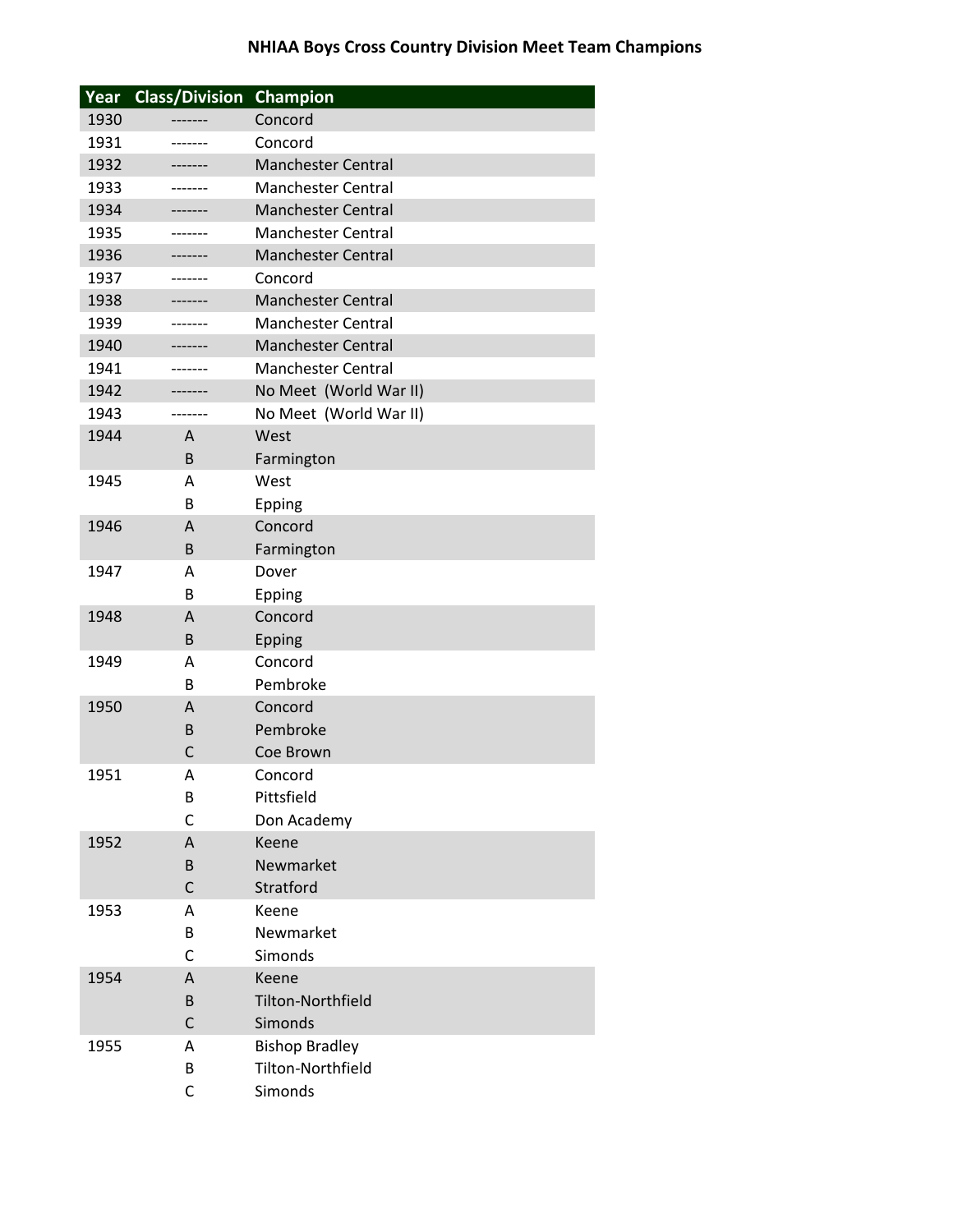| Year | <b>Class/Division Champion</b> |                                          |
|------|--------------------------------|------------------------------------------|
| 1956 | A                              | Portsmouth                               |
|      | B                              | Tilton-Northfield & Meredith (co-champs) |
|      | C                              | Simonds                                  |
| 1957 | Α                              | <b>Bishop Bradley</b>                    |
|      | B                              | Tilton-Northfield                        |
|      | C                              | Newmarket                                |
| 1958 | $\overline{A}$                 | Keene                                    |
|      | B                              | <b>Tilton-Northfield</b>                 |
|      | $\mathsf{C}$                   | Haverhill                                |
| 1959 | A                              | Concord                                  |
|      | B                              | Winnacunnet                              |
|      | $\mathsf{C}$                   | Haverhill                                |
| 1960 | Α                              | Portsmouth                               |
|      | B                              | Winnacunnet                              |
|      | $\mathsf{C}$                   | Lisbon                                   |
| 1961 | A                              | Keene                                    |
|      | B                              | Winnacunnet                              |
|      | C                              | Lisbon                                   |
| 1962 | A                              | Concord                                  |
|      | B                              | Lincoln                                  |
|      | C                              | Simonds                                  |
| 1963 | L                              | Concord                                  |
|      | I.                             | Stevens (I-M)                            |
|      | M                              | Newmarket                                |
|      | S                              | Simonds                                  |
| 1964 | L                              | Concord                                  |
|      | ı                              | <b>Stevens</b>                           |
|      | M                              | Peterborough                             |
|      | $\sf S$                        | Simonds                                  |
| 1965 | L                              | Concord                                  |
|      | T                              | Winnacunnet                              |
|      | M                              | Peterborough                             |
|      | S                              | Belmont                                  |
| 1966 | L                              | Keene                                    |
|      |                                | Winnacunnet                              |
|      | M                              | Peterborough                             |
|      | S                              | Lisbon                                   |
| 1967 | L                              | Concord                                  |
|      | I                              | <b>Bishop Brady</b>                      |
|      | M                              | Peterborough                             |
|      | S                              | Ashland                                  |
| 1968 | L                              | Concord                                  |
|      | ı                              | <b>Bishop Brady</b>                      |
|      | M                              | Tilton                                   |
|      | $\sf S$                        | <b>Hollis</b>                            |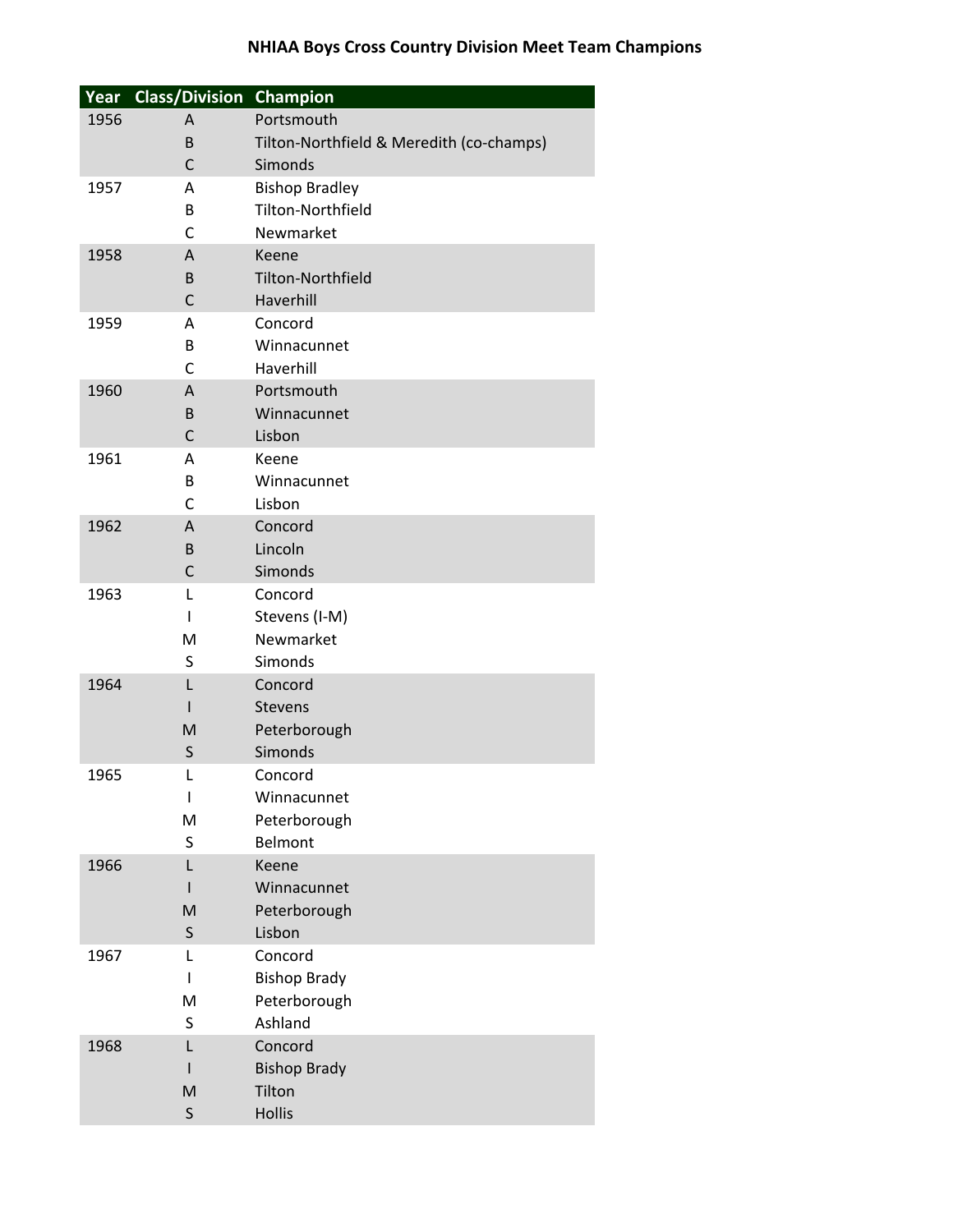| Year | <b>Class/Division Champion</b> |                            |
|------|--------------------------------|----------------------------|
| 1969 | L                              | Concord                    |
|      | ı                              | <b>Bishop Brady</b>        |
|      | M                              | <b>Tilton-Northfield</b>   |
|      | S                              | Belmont                    |
| 1970 | L                              | Concord                    |
|      | ı                              | <b>Bishop Brady</b>        |
|      | M                              | <b>Hollis</b>              |
|      | S                              | <b>Belmont</b>             |
| 1971 | L                              | Keene                      |
|      | ı                              | <b>Bishop Brady</b>        |
|      | M                              | <b>Hollis</b>              |
|      | S                              | Stratford                  |
| 1972 | L                              | Keene                      |
|      |                                | <b>Bishop Brady</b>        |
|      | M                              | Woodsville                 |
|      | S                              | Pittsburg                  |
| 1973 | L                              | Concord                    |
|      | L                              | <b>Bishop Brady</b>        |
|      | M                              | <b>Hollis</b>              |
|      | S                              | Alton                      |
| 1974 | L                              | Laconia                    |
|      |                                | Kingswood                  |
|      | M                              | Raymond                    |
| 1975 | $\sf S$<br>L                   | Alton<br>Laconia           |
|      | ı                              | Kingswood                  |
|      | M                              | Gilford                    |
|      | S                              | Alton                      |
| 1976 | L                              | Laconia                    |
|      |                                | Timberlane                 |
|      | M                              | Raymond                    |
|      | $\sf S$                        | Alton                      |
| 1977 | L                              | <b>Manchester Memorial</b> |
|      | L                              | <b>Stevens</b>             |
|      | M                              | Raymond                    |
|      | S                              | Alton                      |
| 1978 | L                              | Keene                      |
|      |                                | Exeter                     |
|      | M                              | Raymond                    |
|      | $\sf S$                        | Newmarket                  |
| 1979 | L                              | Concord                    |
|      | ı                              | <b>Oyster River</b>        |
|      | M                              | Plymouth                   |
|      | S                              | Newmarket                  |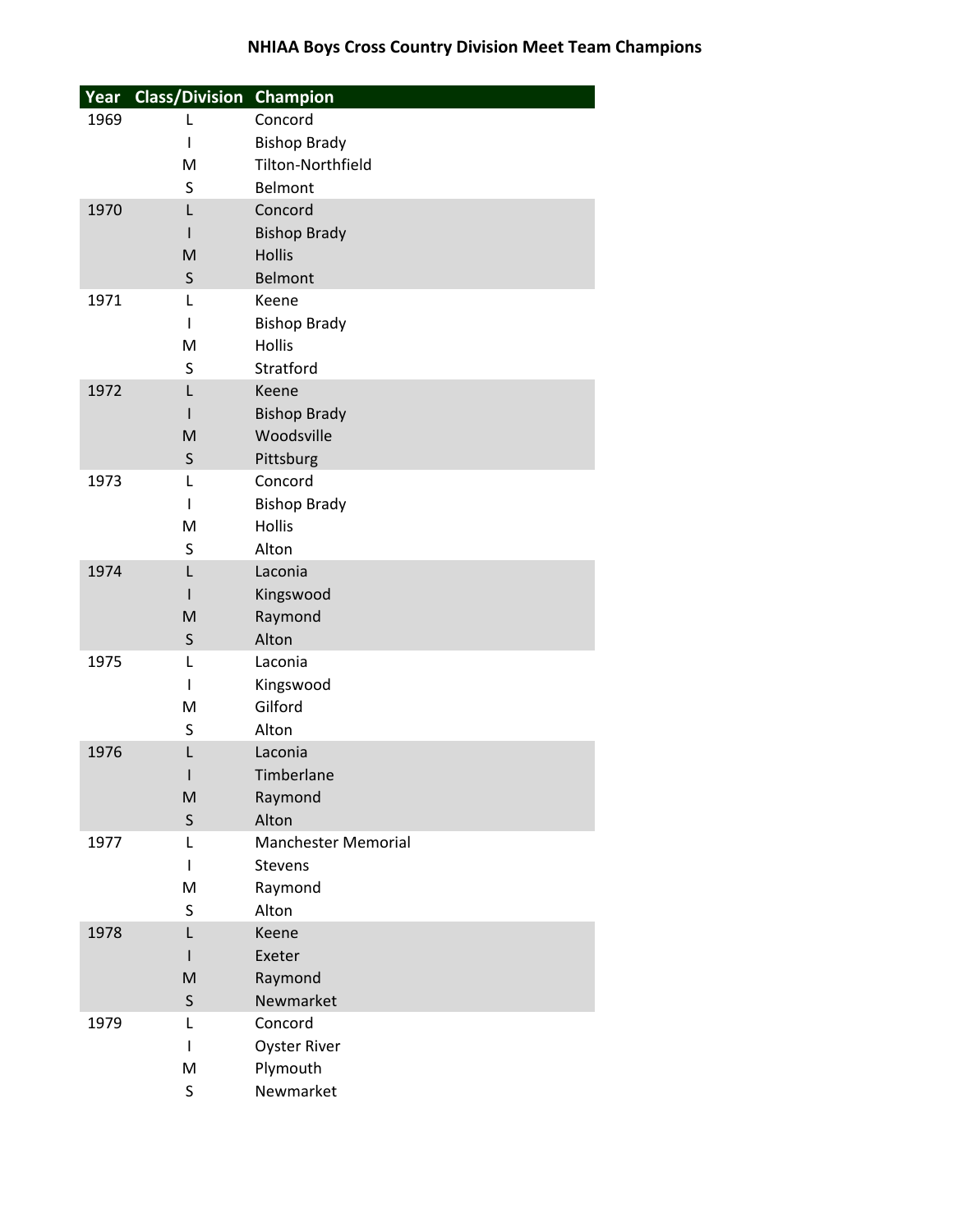| Year | <b>Class/Division Champion</b> |                            |
|------|--------------------------------|----------------------------|
| 1980 | L                              | Concord                    |
|      |                                | <b>Oyster River</b>        |
|      | M                              | Plymouth                   |
|      | S                              | Newmarket                  |
| 1981 | L                              | Concord                    |
|      | ı                              | Londonderry                |
|      | M                              | Plymouth                   |
|      | S                              | Newmarket                  |
| 1982 | L                              | Keene                      |
|      |                                | Hanover                    |
|      | $M-S$                          | Plymouth                   |
| 1983 | L                              | Londonderry                |
|      | ı                              | Timberlane                 |
|      | $M-S$                          | Hollis                     |
| 1984 | L                              | Nashua                     |
|      |                                | <b>Stevens</b>             |
|      | $M-S$                          | <b>Hollis</b>              |
| 1985 | L                              | <b>Manchester Memorial</b> |
|      |                                | <b>Stevens</b>             |
|      | $M-S$                          | Newfound                   |
| 1986 | L                              | Pinkerton                  |
|      |                                | <b>Oyster River</b>        |
|      | $M-S$                          | Newfound                   |
| 1987 | L                              | Pinkerton                  |
|      | ı<br>$M-S$                     | <b>Stevens</b><br>Newfound |
| 1988 | L                              | Pinkerton                  |
|      |                                | <b>Stevens</b>             |
|      | $M-S$                          | <b>White Mountains</b>     |
| 1989 | L                              | Pinkerton                  |
|      | ı                              | Hanover                    |
|      | $M-S$                          | Gilford                    |
| 1990 | L                              | <b>Bishop Guertin</b>      |
|      |                                | Hanover                    |
|      | $M-S$                          | <b>White Mountains</b>     |
| 1991 | L                              | Salem                      |
|      | ı                              | Hanover                    |
|      | $M-S$                          | <b>White Mountains</b>     |
| 1992 | L                              | Londonderry                |
|      |                                | <b>Oyster River</b>        |
|      | $M-S$                          | Sant Bani                  |
| 1993 | L                              | Londonderry                |
|      | ı                              | Timberlane                 |
|      | $M-S$                          | Sant Bani                  |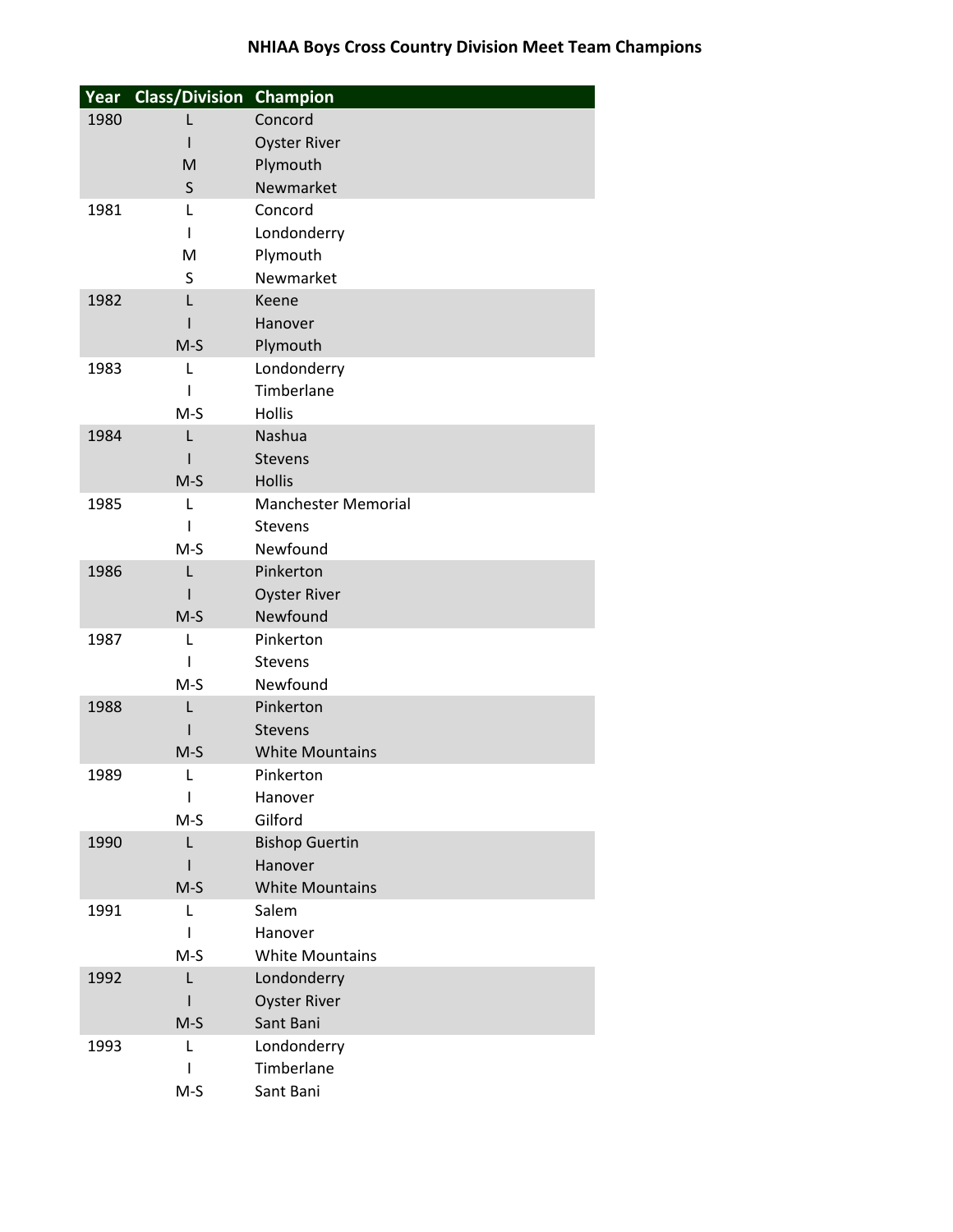|      | Year Class/Division Champion |                           |
|------|------------------------------|---------------------------|
| 1994 |                              | Pinkerton                 |
|      |                              | Timberlane                |
|      | $M-S$                        | <b>Fall Mountain</b>      |
| 1995 | L                            | <b>Manchester Central</b> |
|      | ı                            | Timberlane                |
|      | $M-S$                        | <b>Fall Mountain</b>      |
| 1996 | L                            | Pinkerton                 |
|      |                              | <b>Fall Mountain</b>      |
|      | $M-S$                        | Pelham                    |
| 1997 | L                            | Keene                     |
|      | I                            | <b>Fall Mountain</b>      |
|      | $M-S$                        | Sant Bani                 |
| 1998 | L                            | Keene                     |
|      |                              | Hanover                   |
|      | $M-S$                        | Pelham                    |
| 1999 | L                            | Londonderry               |
|      | ı                            | Hanover                   |
|      | $M-S$                        | Pelham                    |
| 2000 | L                            | Keene                     |
|      |                              | Con Val                   |
|      | $M-S$                        | Pelham                    |
| 2001 | L                            | <b>Manchester Central</b> |
|      | I                            | Hanover                   |
|      | $M-S$                        | Pelham                    |
| 2002 | L                            | Londonderry               |
|      | ı                            | Con Val                   |
| 2003 | $M-S$                        | Sant Bani<br>Keene        |
|      | L<br>I                       | Coe-Brown                 |
|      | M-S                          | Bow                       |
| 2004 | L                            | Londonderry               |
|      |                              | Coe-Brown                 |
|      | $M-S$                        | Hopkinton                 |
| 2005 | L                            | <b>Manchester Central</b> |
|      | L                            | Coe-Brown                 |
|      | $M-S$                        | Mascenic                  |
| 2006 | L                            | Merrimack                 |
|      |                              | Con Val                   |
|      | $M-S$                        | Mascenic                  |
| 2007 | L                            | Nashua South              |
|      | ı                            | Con Val                   |
|      | M-S                          | Mascenic                  |
| 2008 | L                            | <b>Bishop Guertin</b>     |
|      |                              | Hanover                   |
|      | $M-S$                        | Belmont                   |